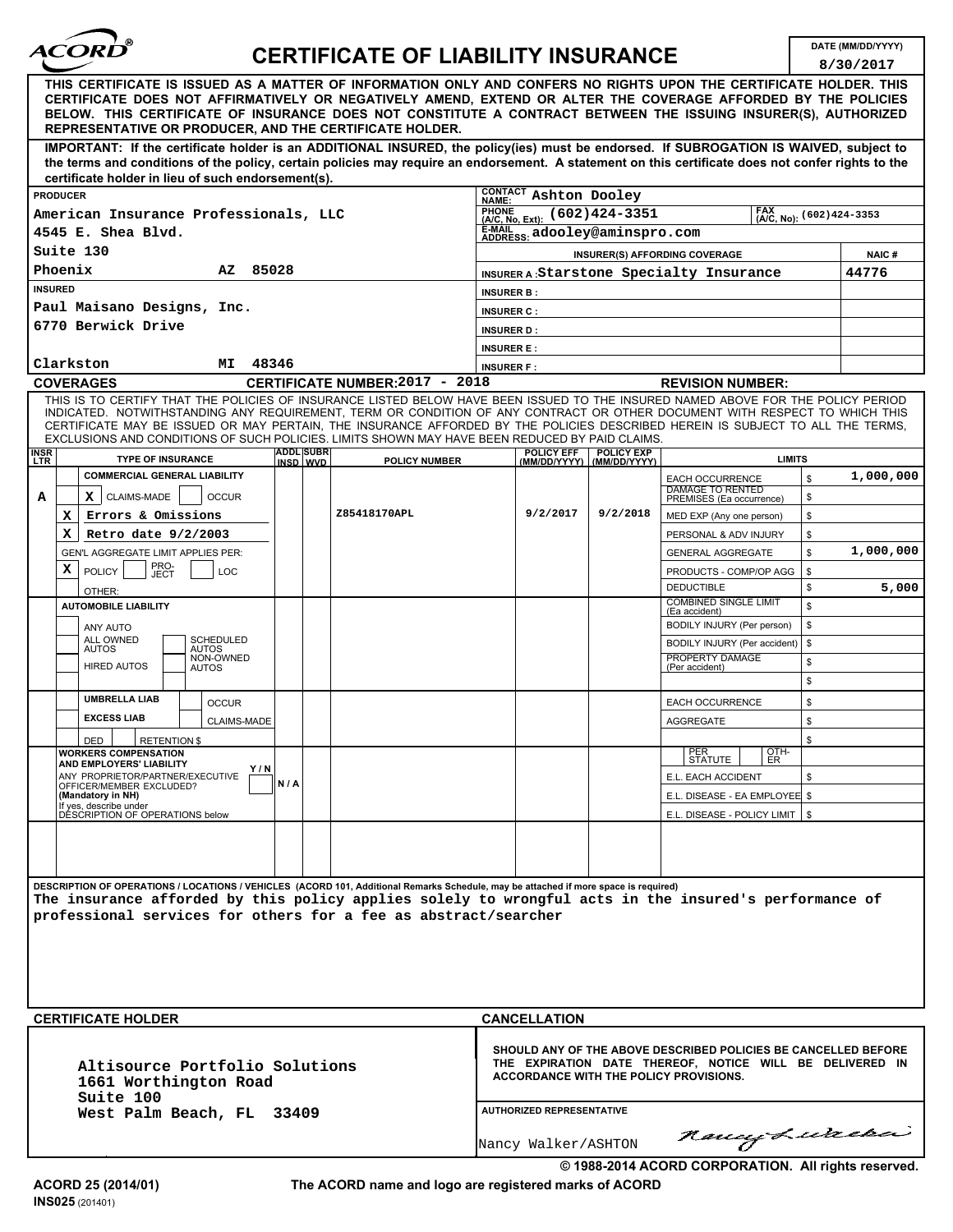| <i><b>ACORD</b></i> |  |
|---------------------|--|
|                     |  |

## **DATE (MM/DD/YYYY) CERTIFICATE OF LIABILITY INSURANCE**

**8/30/2017**

|                                                                                                                                                                                                                                                                                                                                                                                                  |                                  |                                   |                                                                        | 8/30/2017 |
|--------------------------------------------------------------------------------------------------------------------------------------------------------------------------------------------------------------------------------------------------------------------------------------------------------------------------------------------------------------------------------------------------|----------------------------------|-----------------------------------|------------------------------------------------------------------------|-----------|
| THIS CERTIFICATE IS ISSUED AS A MATTER OF INFORMATION ONLY AND CONFERS NO RIGHTS UPON THE CERTIFICATE HOLDER. THIS<br>CERTIFICATE DOES NOT AFFIRMATIVELY OR NEGATIVELY AMEND, EXTEND OR ALTER THE COVERAGE AFFORDED BY THE POLICIES<br>BELOW. THIS CERTIFICATE OF INSURANCE DOES NOT CONSTITUTE A CONTRACT BETWEEN THE ISSUING INSURER(S), AUTHORIZED                                            |                                  |                                   |                                                                        |           |
| REPRESENTATIVE OR PRODUCER, AND THE CERTIFICATE HOLDER.<br>IMPORTANT: If the certificate holder is an ADDITIONAL INSURED, the policy(ies) must be endorsed. If SUBROGATION IS WAIVED, subject to                                                                                                                                                                                                 |                                  |                                   |                                                                        |           |
| the terms and conditions of the policy, certain policies may require an endorsement. A statement on this certificate does not confer rights to the                                                                                                                                                                                                                                               |                                  |                                   |                                                                        |           |
| certificate holder in lieu of such endorsement(s).<br><b>PRODUCER</b>                                                                                                                                                                                                                                                                                                                            | CONTACT Ashton Dooley            |                                   |                                                                        |           |
| American Insurance Professionals, LLC                                                                                                                                                                                                                                                                                                                                                            | NAME:<br>PHUNE (602) 424-3351    |                                   | (A/C, No): (602) 424-3353                                              |           |
| 4545 E. Shea Blvd.                                                                                                                                                                                                                                                                                                                                                                               | E-MAIL adooley@aminspro.com      |                                   |                                                                        |           |
| Suite 130<br><b>INSURER(S) AFFORDING COVERAGE</b>                                                                                                                                                                                                                                                                                                                                                |                                  |                                   |                                                                        | NAIC#     |
| Phoenix<br>85028<br>ΑZ<br>INSURER A: Starstone Specialty Insurance                                                                                                                                                                                                                                                                                                                               |                                  |                                   |                                                                        | 44776     |
| <b>INSURED</b>                                                                                                                                                                                                                                                                                                                                                                                   | <b>INSURER B:</b>                |                                   |                                                                        |           |
| Paul Maisano Designs, Inc.                                                                                                                                                                                                                                                                                                                                                                       | <b>INSURER C:</b>                |                                   |                                                                        |           |
| 6770 Berwick Drive                                                                                                                                                                                                                                                                                                                                                                               | <b>INSURER D:</b>                |                                   |                                                                        |           |
| 48346<br>Clarkston<br>МI                                                                                                                                                                                                                                                                                                                                                                         | <b>INSURER E:</b>                |                                   |                                                                        |           |
| CERTIFICATE NUMBER: 2017 - 2018<br><b>COVERAGES</b>                                                                                                                                                                                                                                                                                                                                              | <b>INSURER F:</b>                |                                   | <b>REVISION NUMBER:</b>                                                |           |
| THIS IS TO CERTIFY THAT THE POLICIES OF INSURANCE LISTED BELOW HAVE BEEN ISSUED TO THE INSURED NAMED ABOVE FOR THE POLICY PERIOD<br>INDICATED. NOTWITHSTANDING ANY REQUIREMENT, TERM OR CONDITION OF ANY CONTRACT OR OTHER DOCUMENT WITH RESPECT TO WHICH THIS<br>CERTIFICATE MAY BE ISSUED OR MAY PERTAIN, THE INSURANCE AFFORDED BY THE POLICIES DESCRIBED HEREIN IS SUBJECT TO ALL THE TERMS, |                                  |                                   |                                                                        |           |
| EXCLUSIONS AND CONDITIONS OF SUCH POLICIES. LIMITS SHOWN MAY HAVE BEEN REDUCED BY PAID CLAIMS.                                                                                                                                                                                                                                                                                                   |                                  |                                   |                                                                        |           |
| <b>ADDL SUBR</b><br><b>INSR</b><br><b>TYPE OF INSURANCE</b><br><b>LTR</b><br>INSD WVD<br><b>POLICY NUMBER</b>                                                                                                                                                                                                                                                                                    | POLICY EFF<br>(MM/DD/YYYY)       | <b>POLICY EXP</b><br>(MM/DD/YYYY) | <b>LIMITS</b>                                                          |           |
| <b>COMMERCIAL GENERAL LIABILITY</b>                                                                                                                                                                                                                                                                                                                                                              |                                  |                                   | \$<br><b>EACH OCCURRENCE</b><br><b>DAMAGE TO RENTED</b>                | 1,000,000 |
| Α<br><b>OCCUR</b><br>$X$   CLAIMS-MADE<br>Z85418170APL<br>Errors & Omissions<br>x                                                                                                                                                                                                                                                                                                                | 9/2/2017                         | 9/2/2018                          | \$<br>PREMISES (Ea occurrence)<br>\$<br>MED EXP (Any one person)       |           |
| Retro date 9/2/2003<br>x                                                                                                                                                                                                                                                                                                                                                                         |                                  |                                   | PERSONAL & ADV INJURY<br>\$                                            |           |
| GEN'L AGGREGATE LIMIT APPLIES PER:                                                                                                                                                                                                                                                                                                                                                               |                                  |                                   | \$<br><b>GENERAL AGGREGATE</b>                                         | 1,000,000 |
| PRO-<br>JECT<br>х<br><b>POLICY</b><br>LOC                                                                                                                                                                                                                                                                                                                                                        |                                  |                                   | PRODUCTS - COMP/OP AGG<br>\$                                           |           |
| OTHER:                                                                                                                                                                                                                                                                                                                                                                                           |                                  |                                   | <b>DEDUCTIBLE</b><br>\$                                                | 5,000     |
| <b>AUTOMOBILE LIABILITY</b>                                                                                                                                                                                                                                                                                                                                                                      |                                  |                                   | <b>COMBINED SINGLE LIMIT</b><br>\$<br>(Ea accident)                    |           |
| ANY AUTO<br>ALL OWNED<br><b>SCHEDULED</b>                                                                                                                                                                                                                                                                                                                                                        |                                  |                                   | BODILY INJURY (Per person)<br>\$<br>BODILY INJURY (Per accident)<br>\$ |           |
| AUTOS<br>AUTOS<br>NON-OWNED                                                                                                                                                                                                                                                                                                                                                                      |                                  |                                   | PROPERTY DAMAGE<br>\$                                                  |           |
| <b>HIRED AUTOS</b><br><b>AUTOS</b>                                                                                                                                                                                                                                                                                                                                                               |                                  |                                   | (Per accident)<br>\$                                                   |           |
| <b>UMBRELLA LIAB</b><br><b>OCCUR</b>                                                                                                                                                                                                                                                                                                                                                             |                                  |                                   | \$<br><b>EACH OCCURRENCE</b>                                           |           |
| <b>EXCESS LIAB</b><br>CLAIMS-MADE                                                                                                                                                                                                                                                                                                                                                                |                                  |                                   | \$<br>AGGREGATE                                                        |           |
| <b>RETENTION \$</b><br><b>DED</b>                                                                                                                                                                                                                                                                                                                                                                |                                  |                                   | \$                                                                     |           |
| <b>WORKERS COMPENSATION</b><br>AND EMPLOYERS' LIABILITY<br>Y/N                                                                                                                                                                                                                                                                                                                                   |                                  |                                   | $\frac{6}{5}$<br>$\left  \frac{\text{PER}}{\text{STATE}} \right $      |           |
| ANY PROPRIETOR/PARTNER/EXECUTIVE<br>N/A<br>OFFICER/MEMBER EXCLUDED?                                                                                                                                                                                                                                                                                                                              |                                  |                                   | E.L. EACH ACCIDENT<br>\$                                               |           |
| (Mandatory in NH)<br>If yes, describe under<br>DESCRIPTION OF OPERATIONS below                                                                                                                                                                                                                                                                                                                   |                                  |                                   | E.L. DISEASE - EA EMPLOYEE \$<br>E.L. DISEASE - POLICY LIMIT   \$      |           |
|                                                                                                                                                                                                                                                                                                                                                                                                  |                                  |                                   |                                                                        |           |
|                                                                                                                                                                                                                                                                                                                                                                                                  |                                  |                                   |                                                                        |           |
|                                                                                                                                                                                                                                                                                                                                                                                                  |                                  |                                   |                                                                        |           |
| DESCRIPTION OF OPERATIONS / LOCATIONS / VEHICLES (ACORD 101, Additional Remarks Schedule, may be attached if more space is required)<br>The insurance afforded by this policy applies solely to wrongful acts in the insured's performance of                                                                                                                                                    |                                  |                                   |                                                                        |           |
| professional services for others for a fee as abstract/searcher                                                                                                                                                                                                                                                                                                                                  |                                  |                                   |                                                                        |           |
|                                                                                                                                                                                                                                                                                                                                                                                                  |                                  |                                   |                                                                        |           |
|                                                                                                                                                                                                                                                                                                                                                                                                  |                                  |                                   |                                                                        |           |
|                                                                                                                                                                                                                                                                                                                                                                                                  |                                  |                                   |                                                                        |           |
|                                                                                                                                                                                                                                                                                                                                                                                                  |                                  |                                   |                                                                        |           |
| <b>CERTIFICATE HOLDER</b>                                                                                                                                                                                                                                                                                                                                                                        | <b>CANCELLATION</b>              |                                   |                                                                        |           |
| SHOULD ANY OF THE ABOVE DESCRIBED POLICIES BE CANCELLED BEFORE<br>THE EXPIRATION DATE THEREOF, NOTICE WILL BE DELIVERED IN<br>Evidence of Insurance Coverage<br><b>ACCORDANCE WITH THE POLICY PROVISIONS.</b>                                                                                                                                                                                    |                                  |                                   |                                                                        |           |
|                                                                                                                                                                                                                                                                                                                                                                                                  | <b>AUTHORIZED REPRESENTATIVE</b> |                                   |                                                                        |           |
|                                                                                                                                                                                                                                                                                                                                                                                                  | Nancy Walker/ASHTON              |                                   | naucy Lurera                                                           |           |
|                                                                                                                                                                                                                                                                                                                                                                                                  |                                  |                                   | © 1988-2014 ACORD CORPORATION. All rights reserved.                    |           |

**The ACORD name and logo are registered marks of ACORD**